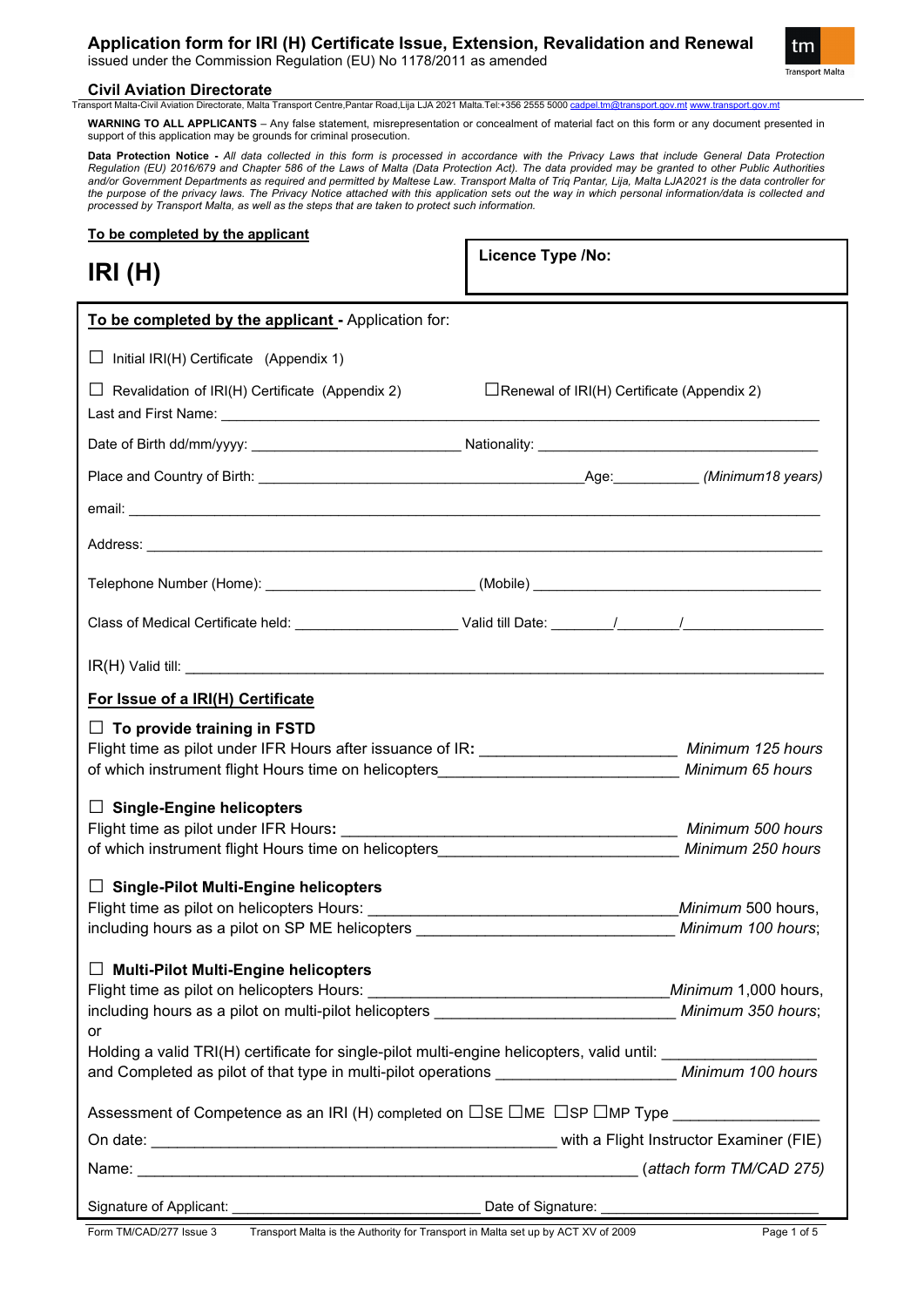tm Transport Malta

**Civil Aviation Directorate** Transport Malta-Civil Aviation Directorate, Malta Transport Centre,Pantar Road,Lija LJA 2021 Malta.Tel:+356 2555 5000 [cadpel.tm@transport.gov.mt](mailto:cadpel.tm@transport.gov.mt) [www.transport.gov.mt](http://www.transport.gov.mt/)

| <b>Appendix 1</b><br>IRI (H) - First Issue                                                                                                                                       | Applicant's Full Name and Licence No:                                                                |  |
|----------------------------------------------------------------------------------------------------------------------------------------------------------------------------------|------------------------------------------------------------------------------------------------------|--|
| To be completed by ATO and signed by Head of training                                                                                                                            |                                                                                                      |  |
| The ATO confirms that the candidate has been trained according to the approved syllabus for the IRI (H),<br>and assures the level of proficiency required.                       |                                                                                                      |  |
|                                                                                                                                                                                  |                                                                                                      |  |
|                                                                                                                                                                                  |                                                                                                      |  |
|                                                                                                                                                                                  |                                                                                                      |  |
|                                                                                                                                                                                  |                                                                                                      |  |
|                                                                                                                                                                                  |                                                                                                      |  |
|                                                                                                                                                                                  |                                                                                                      |  |
|                                                                                                                                                                                  |                                                                                                      |  |
| Flight instruction on an helicopter hours_________________(a),and on □FFS,□FTD2/3 or □FNPT II/ III                                                                               |                                                                                                      |  |
| hours ________________________(b) $(a + b \text{ Minimum } 10 \text{ hours})$                                                                                                    |                                                                                                      |  |
| or                                                                                                                                                                               |                                                                                                      |  |
|                                                                                                                                                                                  | If holding an FI(H) Flight instruction on an helicopter hours________________________________(a),and |  |
| on $\Box$ FFS, $\Box$ FTD2/3 or $\Box$ FNPT II hours ___________________(b) (a + b Minimum 5 hours)<br>(Copy of FI(H)Certificate required)                                       |                                                                                                      |  |
| The flight instruction was given by FI(H) qualified in accordance with FCL.905.FI(j)                                                                                             |                                                                                                      |  |
| Course Start Date: ___________________________Course Completion Date: _____________________________                                                                              |                                                                                                      |  |
| Credit (if applicable)<br>(i) Applicants holding or having held an instructor certificate shall be fully credited towards the requirement for the<br>teaching and learning part. |                                                                                                      |  |
|                                                                                                                                                                                  |                                                                                                      |  |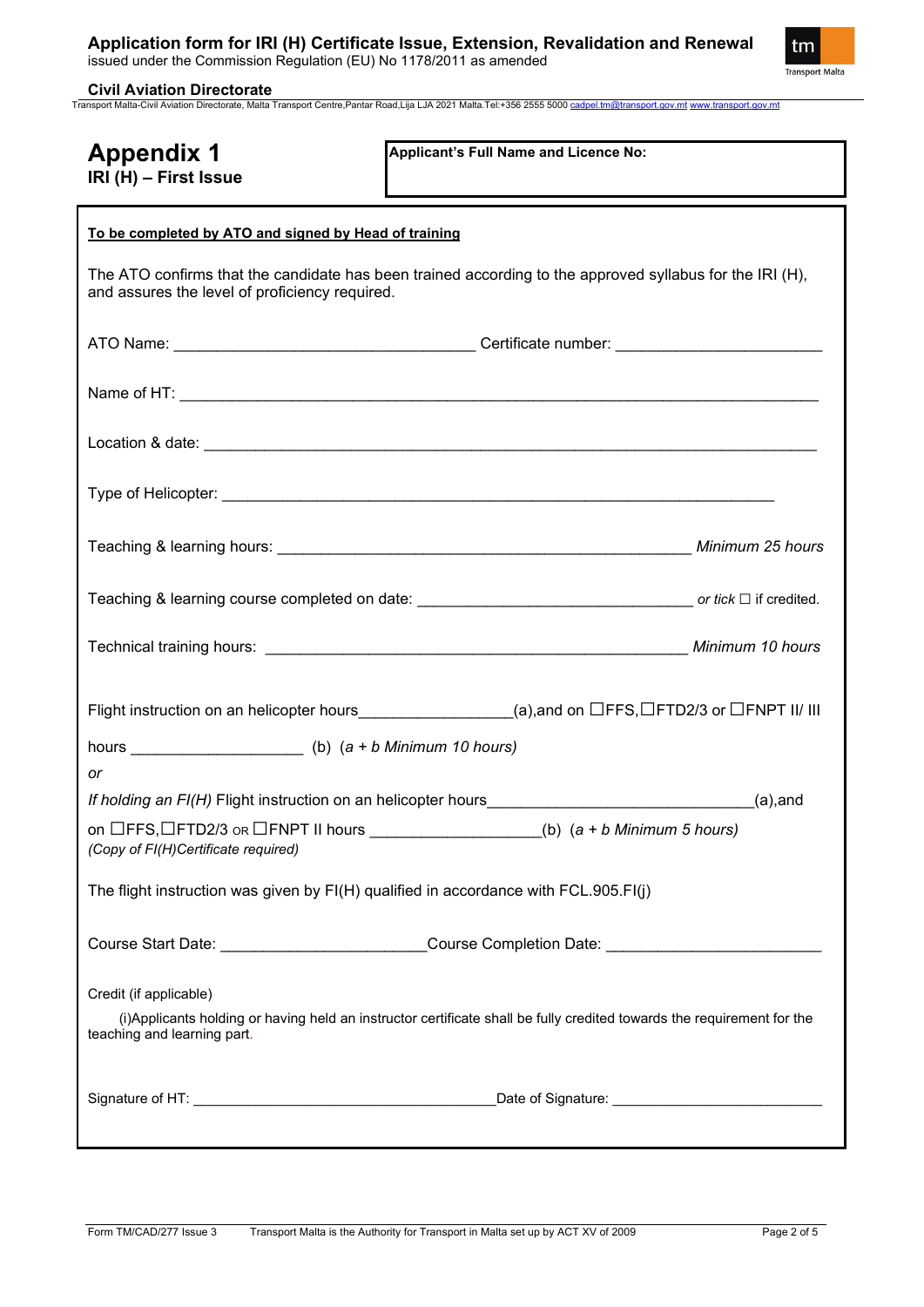## **Application form for IRI (H) Certificate Issue, Extension, Revalidation and Renewal**

issued under the Commission Regulation (EU) No 1178/2011 as amended

**Civil Aviation Directorate**



| IRI (H) - Revalidation & Renewal                                                                                           | Applicant's Full Name and Licence No:                                                                                           |
|----------------------------------------------------------------------------------------------------------------------------|---------------------------------------------------------------------------------------------------------------------------------|
| For revalidation of an IRI certificate, the holder shall fulfil 2 of the following 3 requirements:                         |                                                                                                                                 |
| $\Box$ Instructional Hours                                                                                                 | Hours of flight instruction in helicopters during the period of validity of the certificate as FI, TRI, IRI or examiner         |
|                                                                                                                            | Hours of flight instruction for an IR completed within the last 12 months preceding the expiry date of the IRI (H)              |
|                                                                                                                            |                                                                                                                                 |
| Refresher Course                                                                                                           |                                                                                                                                 |
|                                                                                                                            | Received an Instructor refresher seminar, within the validity period of the IRI certificate on Date:                            |
|                                                                                                                            | (Certificate required)                                                                                                          |
| $\Box$ Assessment of Competence see Note                                                                                   | Passed within the 12 months preceding the expiry date of the IRI certificate an assessment of competence as IRI(H) on           |
|                                                                                                                            | Date: <u>______________________</u> with a Flight Instructor Examiner (FIE) Name :________________________                      |
| (attach form TM/CAD 275)                                                                                                   |                                                                                                                                 |
| competence in accordance with FCL.935.<br>Complete if requirement for assessment of competence above is not checked.       | Note: For at least each alternate subsequent revalidation in the case of IRI(H) the holder shall have to pass an assessment of  |
|                                                                                                                            |                                                                                                                                 |
|                                                                                                                            |                                                                                                                                 |
|                                                                                                                            |                                                                                                                                 |
|                                                                                                                            | For Renewal. If the IRI certificate has lapsed, the applicant shall, within a period of 12 months before renewal complete both: |
| $\Box$ Refresher Seminar<br>of 12 months before application). (Certificate required)                                       | (must be in the period                                                                                                          |
| □ Assessment of Competence                                                                                                 | Passed an assessment of competence as an IRI(H) on Date:_________________________                                               |
| with a Flight Instructor Examiner (FIE) Name :<br>in the period of 12 months before application). (attach form TM/CAD 275) |                                                                                                                                 |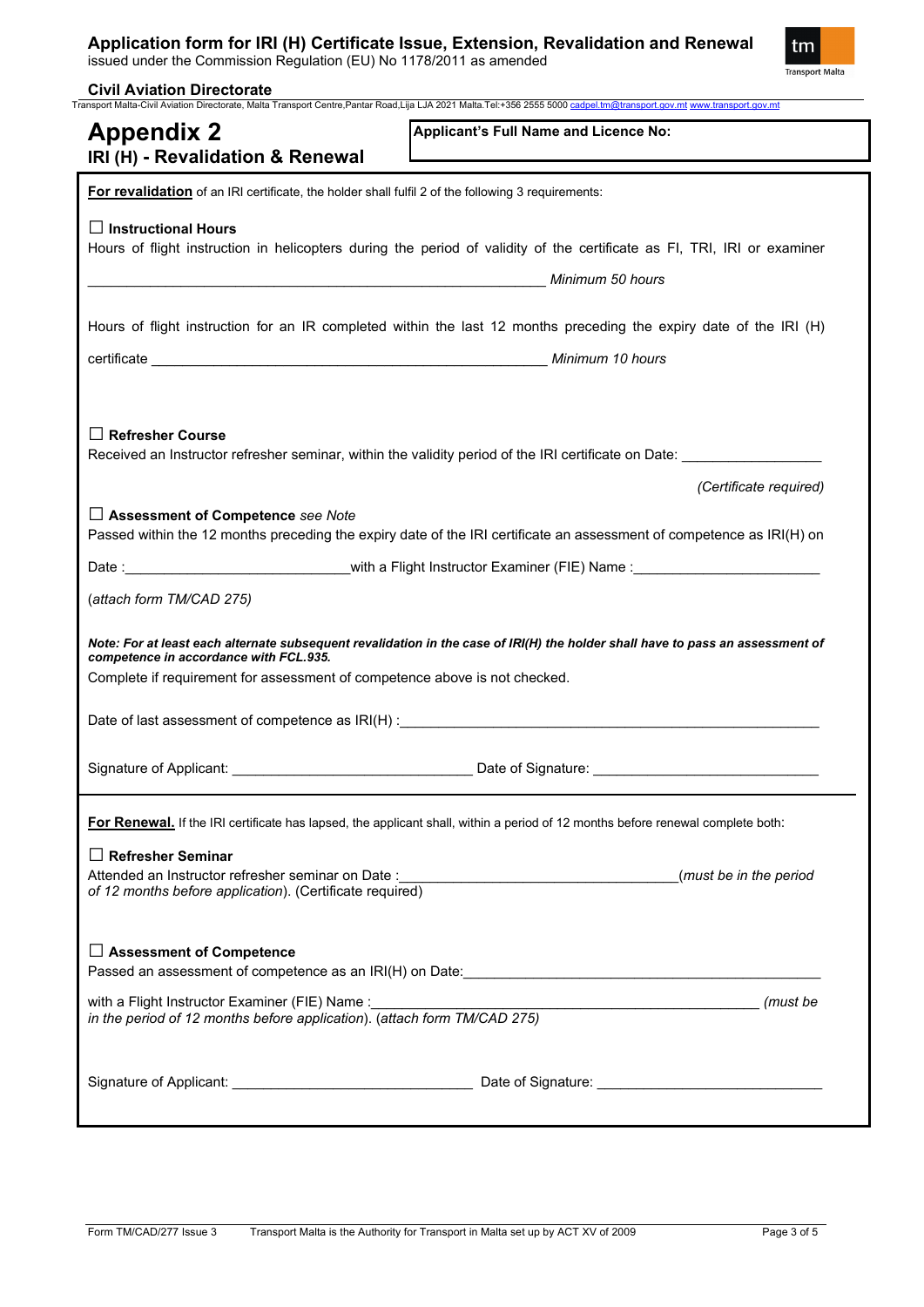tm **Transport Malta** 

> **Office Use Only**  $\Omega$

> > $\circled{2}$

 $\circled{3}$ 

4

(5)

 $\circled6$ 

 $\circledD$ 

 $\circledR$ 

 $\circledS$ 

ത

## **Civil Aviation Directorate**

Transport Malta-Civil Aviation Directorate, Malta Transport Centre,Pantar Road,Lija LJA 2021 Malta.Tel:+356 2555 5000 [cadpel.tm@transport.gov.mt](mailto:cadpel.tm@transport.gov.mt) [www.transport.gov.mt](http://www.transport.gov.mt/)

# **IRI (H) Certificate First Issue Submission Instructions**

| <b>Documents required:</b> |  |
|----------------------------|--|
|----------------------------|--|

1. A copy of the Malta ID Card (both sides) or Passport [Original has to be presented before licence is collected / Not required if the applicant already holds a Malta part FCL licence].

- 2. A copy of the Licence held.
- 3. Log Book All flight instruction must be signed by the instructor.
- 4. Copy of Instructor Certificate if credit is given *if applicable.*
- 5. Copy of Medical Certificate.
- 6. Copy of ATO Approval Certificate if not issued by Transport Malta.
- 7. Assessment of Competence Form TM/CAD/275.
- 8. IRI Course Completion Certificate.
- 9. Certificate of refresher training completed for IRI(H) revalidation or renewal.
- 10. Copy of Examiner Certificate if not issued by Transport Malta.

## **It is important to send all the documents to avoid a delay in the issue of the rating.**

**Fee**: The applicable fee in the Malta Air Navigation Order / Scheme of Charges on the Transport Malta website has to be submitted with the application.

## **Transport Malta – Civil Aviation Directorate Bank Details:**

Bank Name: Bank of Valletta Bank Branch: Naxxar Bank Address: 38, Triq tal-Labour, Naxxar NXR 9020 Bank's BIC Code: VALLMTMT Sort Code: 22013 Account Holder: Transport Malta – Civil Aviation Directorate Account No: 12000580013 IBAN No: MT13VALL 22013 0000 000 12000 5800 13

**Queries**: If you need additional information send an email to [cadpel.tm@transport.gov.mt](mailto:cadpel.tm@transport.gov.mt) to the attention of **Personnel Licensing Section, Transport Malta Civil Aviation Directorate** - giving your contact telephone number.

Send completed form to:

## **Transport Malta - CAD, Personnel Licensing Section, Pantar Road, Lija, LJA 2021, Malta.**